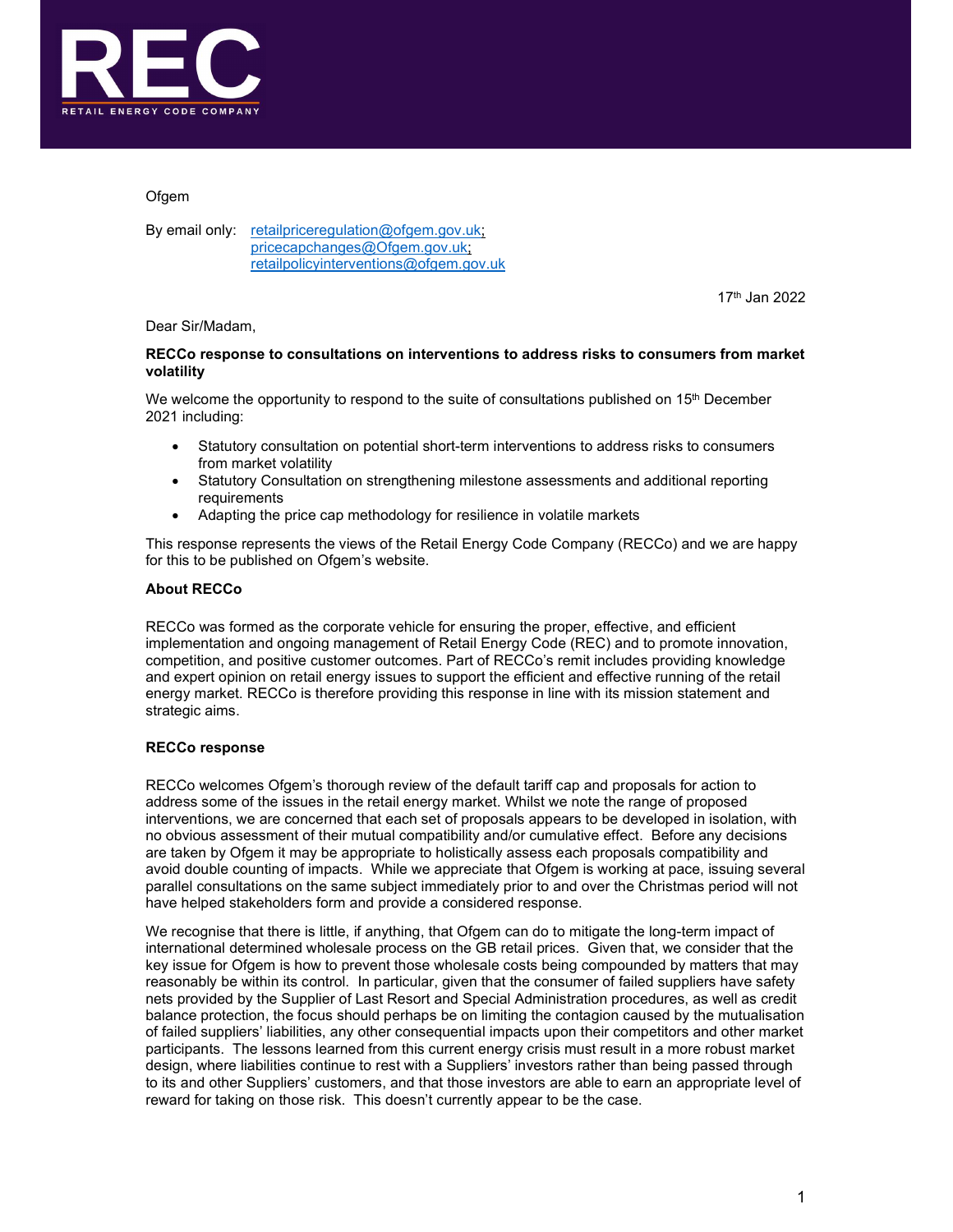

In the absence of a clear roadmap to a better functioning market, we are concerned that some of the proposed interventions appear only to mitigate the unintended consequences of other policies. As such, they may have further consequences, such as hindering the sort of long-term transformation that the energy market needs to undertake in order to meet the challenge of net zero and better protect consumers from cost impact of increasing world demand for commodities such as natural gas.

We recognise that immediate and potentially short-term interventions may be appropriate to mitigate the impact of the current situation upon consumers, but these should be driven by clearly defined outcomes and an exit strategy. Although it is welcome that some of the proposed interventions are proposed to last for six months only, that is predicated on the efficacy of future reforms to the default tariff cap expected to take effect October 2022, and therefore not yet certain.

Originally intended to end in 2020, it now seems certain that the government will legislate for the default tariff cap to extend beyond the 2023 data allowed for in the Act, $^{\rm 1}$  and on the rationale of it insulating consumers from wholesale price volatility rather than its original intent of protecting disengaged consumers from the adverse effect of the loyalty penalty. However, we recognise that any decision on whether to retain the tariff cap is for government rather than Ofgem, and therefore welcome the current proposals to improve the efficacy of the policy while it remains in effect.

Even well-designed regulations can have unintended consequences if they are not adapted to changing circumstances. The default tariff cap is not sufficiently responsive to the cost drivers it seeks to reflect, and the unforeseen detrimental impact upon the retail market may now outweigh any benefit. For instance, the recently attributed benefit of shielding domestic consumers from the impacts of wholesale price increases is a temporary delaying effect only and comes at the expense of even steeper price rises when the cap is adjustment and huge financing cost to market participants.

While we recognise the further risk to market stability that could arise from future predatory and unsustainable pricing, the solution cannot be to prevent or disincentivise consumers from switching to lower tariffs if and when they again become available. We encourage Ofgem to explore further options which would strike a more appropriate balance between the financial stability of remaining domestic suppliers and the immediate as well as long-term interests of consumers. For instance, it may be possible to achieve the same intent by introducing a tariff collar to sit alongside the existing cap, or such other means of prohibiting below cost and unsustainable pricing. In the meantime, it is to be hoped that Ofgem and the government can find an appropriate solution to directly assist those consumers who can least afford to bear the consequences of wholesale price rises.

#### Closing remarks

We would welcome the opportunity to discuss our response with you. If you have any queries, please contact Jenny Smith in the first instance at: **info@retailenergycode.co.uk.**<br>Yours sincerely,

Jon Dixon

#### Director, Strategy and Development

<sup>1</sup> The Domestic Gas and Electricity (Tariff Cap) Act 2018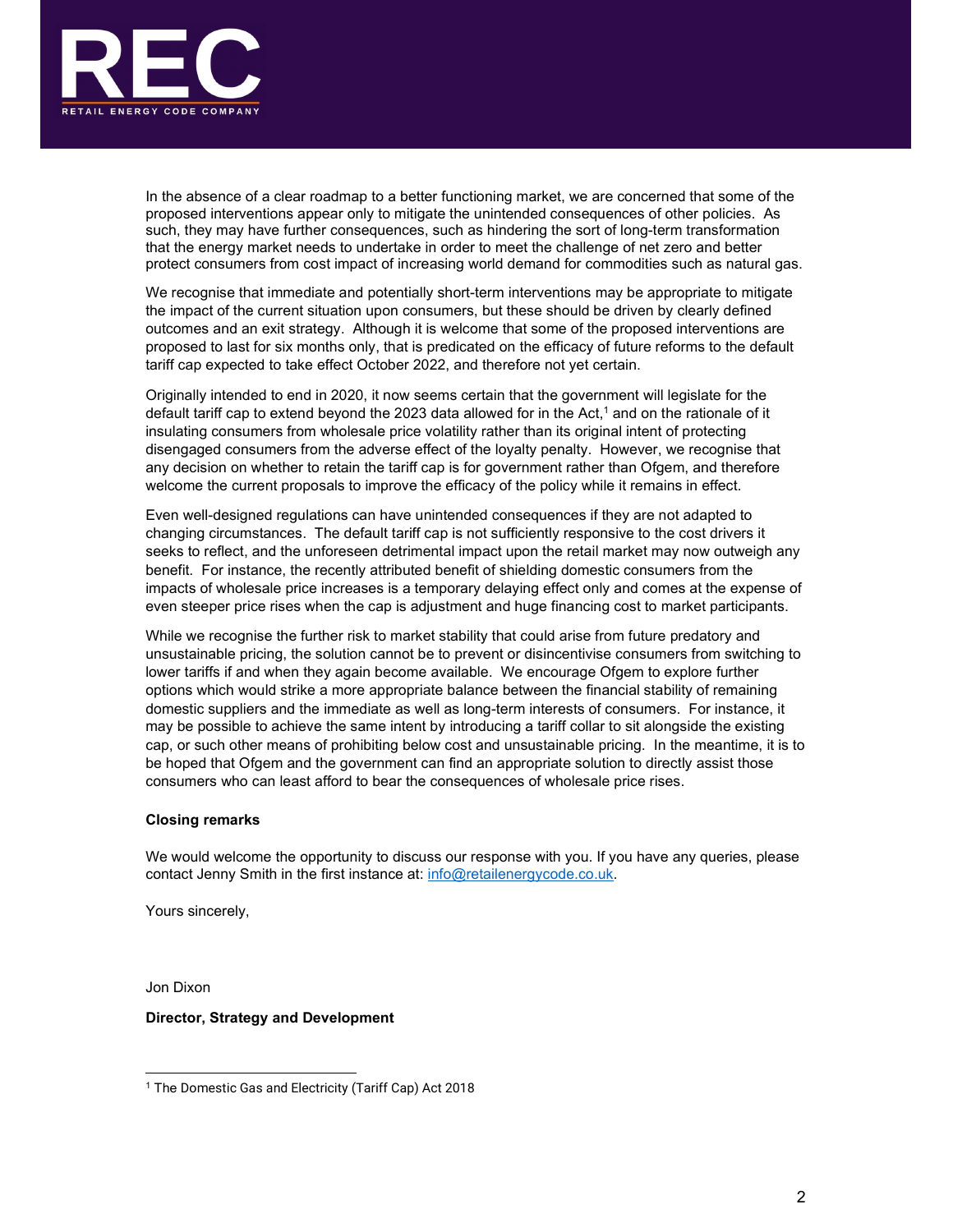

## Appendix 1: Statutory consultation on potential short-term interventions to address risks to consumers from market volatility

Ofgem has proposed three separate temporary measures to improve the sustainability of domestic energy suppliers' business models and reduce market volatility; those are:

- 1) Requiring suppliers to make all new tariffs available to existing customers;
- 2) Allowing suppliers to charge exit fees on certain Standard Variable Tariffs; and
- 3) Requiring suppliers to pay a Market Stabilisation Charge when acquiring new customers.

Although only option 3 would have a direct impact upon RECCo, we comment on each of the options as they would have an effect on the wider REC objectives. Whilst we note that each of these options is intended only to be a temporary measure, once interventions have been implemented, they can endure beyond the timescale originally envisaged and/or for reasons which differ from the original policy intent.

Ofgem recognises that each of the proposals may have a diminution on competition, which it considers would be outweighed by the greater harm that may otherwise be caused by further supplier failures and market instability.

## Option 1

While we consider that Option 1 has merit, we do not consider that it would wholly fulfil the stated rationale for the proposal or should be limited to being a temporary measure pending wider reform of the default tariff. Indeed, we consider that a requirement for suppliers to make all new tariffs available to existing customers could be a more effective remedy for the loyalty penalty, and is therefore an alternative to the default tariff cap.

In terms of the stated rationale, we recognise that the aim is to reduce the incentive for suppliers to offer significant tariffs reductions in order to acquire new customers, particularly if that involves pricing at unsustainable levels. We recognise that suppliers may be able to pursue aggressive growth strategies by undercutting competitors, while subsidising those offers from a relatively static portfolio of existing customers. However, the proposal would only require the supplier to make the new tariff available to the existing customer base, not to proactively switch them to it. Therefore, the risk to the supplier may still be limited, to the extent that those customers may be disengaged or otherwise disincentivised from initiating a change of tariff or change of supplier.

In order for the policy to be wholly effective, it may be necessary to introduce limited terms for standard variable tariffs, such that the supplier is required to offer existing customers their best rate periodically and for that tariff to be applied by default, even if the customer does not engage. While this would imply that only the proportion of customers whose tariff is up for renewal would be offered the new tariff - along with any newly acquired customers - this would offer greater stability and certainty to the supplier, allowing them to adopt a more robust and sustainable pricing strategy. It would also ensuring that all customers will benefit from downward pressure on prices that effective competition should bring, but may have traditionally been realised only by those who actively switch. This may also have wider benefits in terms of strengthening the customers relationship with and level of trust of their supplier, which will be an increasingly important component of the transformation to a net-zero energy industry.

Such an approach would be closer to the model that has been adopted by the Financial Conduct Authority in relation to the insurance market. Another approach may be to allow differential pricing between new and existing customers, but to limit the extent of that differential. For instance, if new tariffs could be no more than a certain percentage lower than for existing customer, the supplier would be able to strike a more appropriate balance between acquisition and passing through cost-savings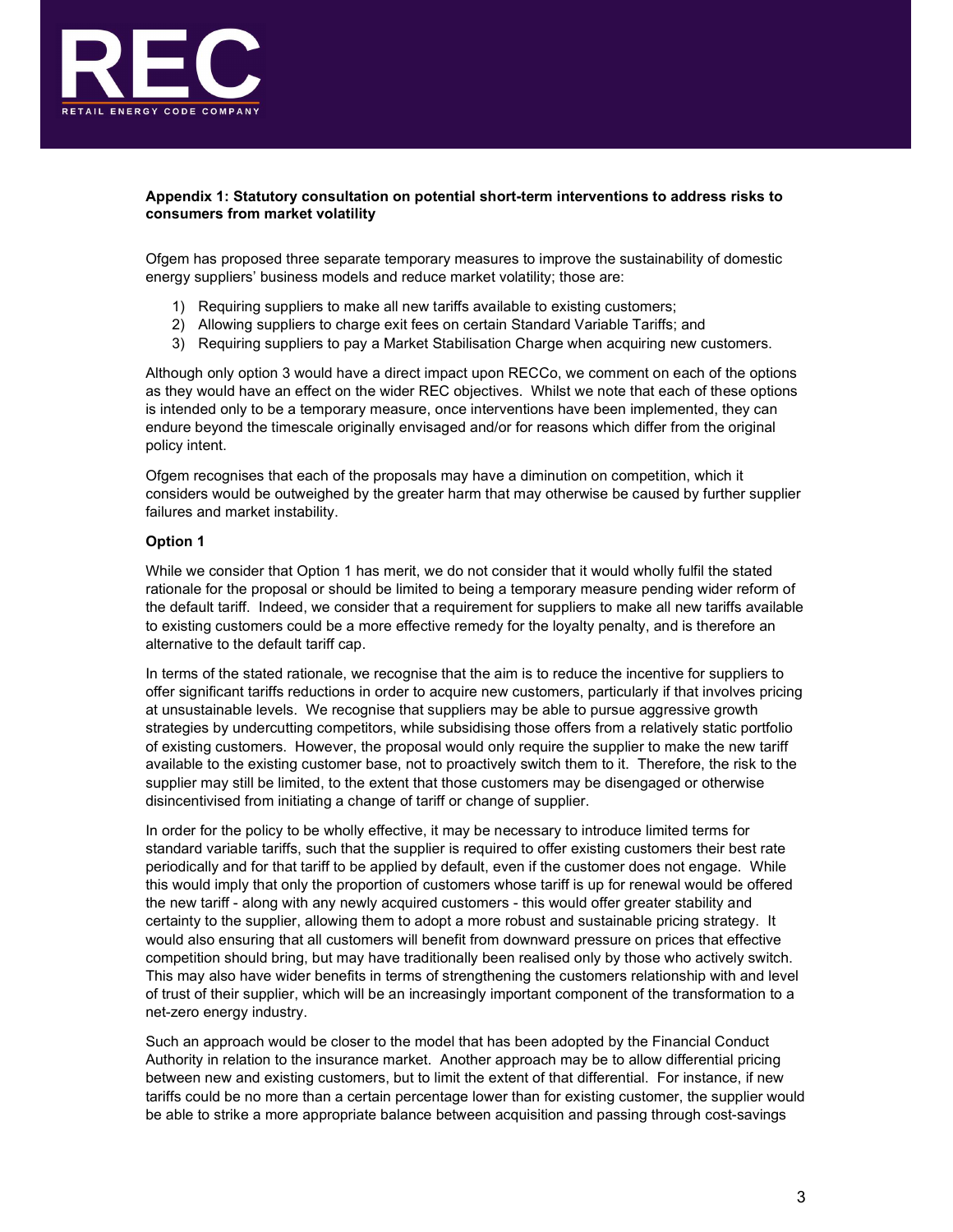

and therefore mitigating the loyalty penalty. This may have a comparable effect as the proposed Option 1, but a potentially lower detrimental impact upon competition. We consider that it would be appropriate for Ofgem to conduct further assessment of the efficacy of these and other proposals, and of the experience of similar policies in other markets<sup>2</sup>, as a potential remedy to the loyalty-penalty in its own right, rather than only as a short-term measure to disincentivise predatory pricing.

## Option 2

We consider that it would be inappropriate to charge consumers exit fees to switch away from a Standard Variable Tariff (SVT). This would penalise consumers for exercising choice, and significantly undermine the flexible nature of an SVT with no additional reciprocal benefit. It is not clear that such an exit fee would currently be possible without further modifications to the supply licences and contractual terms and conditions, each of which are likely to require a lead time that would significantly eat into the temporary application envisaged for this policy.

We are also concerned that seeking to introduce such exit charges would be a confusing concept to consumers and perceived as unfair, further reducing whatever confidence many consumers may have in the energy market. Finally, we are concerned that there would be a negative distributional effect of the proposal, allowing some consumer to switch where they consider that saving on offer elsewhere would outweigh the exit fee, while foreclosing the opportunity to those consumers who could not afford to pay such a fee.

#### Option 3

We understand the exceptional circumstances caused by unprecedented wholesale gas prices and Ofgem's concern that a sudden a fall in wholesale prices might expose suppliers who have over committed to expense forward gas contracts. However, we do not consider that it is appropriate to impose the financial consequences of an incumbent's past hedging decisions upon an incoming supplier that a consumer chooses to switch to. Whilst in principle a Market Stabilisation Charge may avoid some of the issues of a direct exit fee, its effect would be the same insofar as the incoming supplier who would be subject to the Charge would have to price that into the offer to the consumer, or otherwise seek to recover it from them at a later date.

Indeed the consequences may be worse insofar as those costs may not be apparent to either the supplier when it makes its offer or to the consumer when they make their choice of supplier. If calculated perfectly, the Market Stabilisation Charge should have the effect of switching being a zerosum game for the consumer, whereby the Charge to the incoming supplier imposes an addition cost to them which would be equal to the incumbent's cost to serve them, though there would of course also be additional administrative costs. While the approach may appear to be simple to apply in theory, it is not clear to us how the Charge would be calculated or can be equitably applied to Suppliers in practice. We do not believe the administration of it would be trivial and we believe that any methodology or application of it, is likely to be disputed, further increasing the costs of administration.

Introducing such a 'balancing-up' charge subsequent to the decision to switch would be a price shock to the consumer which may prompt them to abandon the switch, or at best be further dissatisfied with their experience of the energy market. This would be particularly damaging if it is perceived by consumers as energy suppliers collectively acting to maintain high retail prices at a time when the media would no doubt be reporting on the dramatic fall in wholesale prices which Ofgem confirms 2

 $2$  This sort of approach is used in telecoms, where Ofcom's fairness for customers programme includes a requirement to 'warn customers between 10 and 40 days before their contract comes to an end. See: Fairness for Customers - Ofcom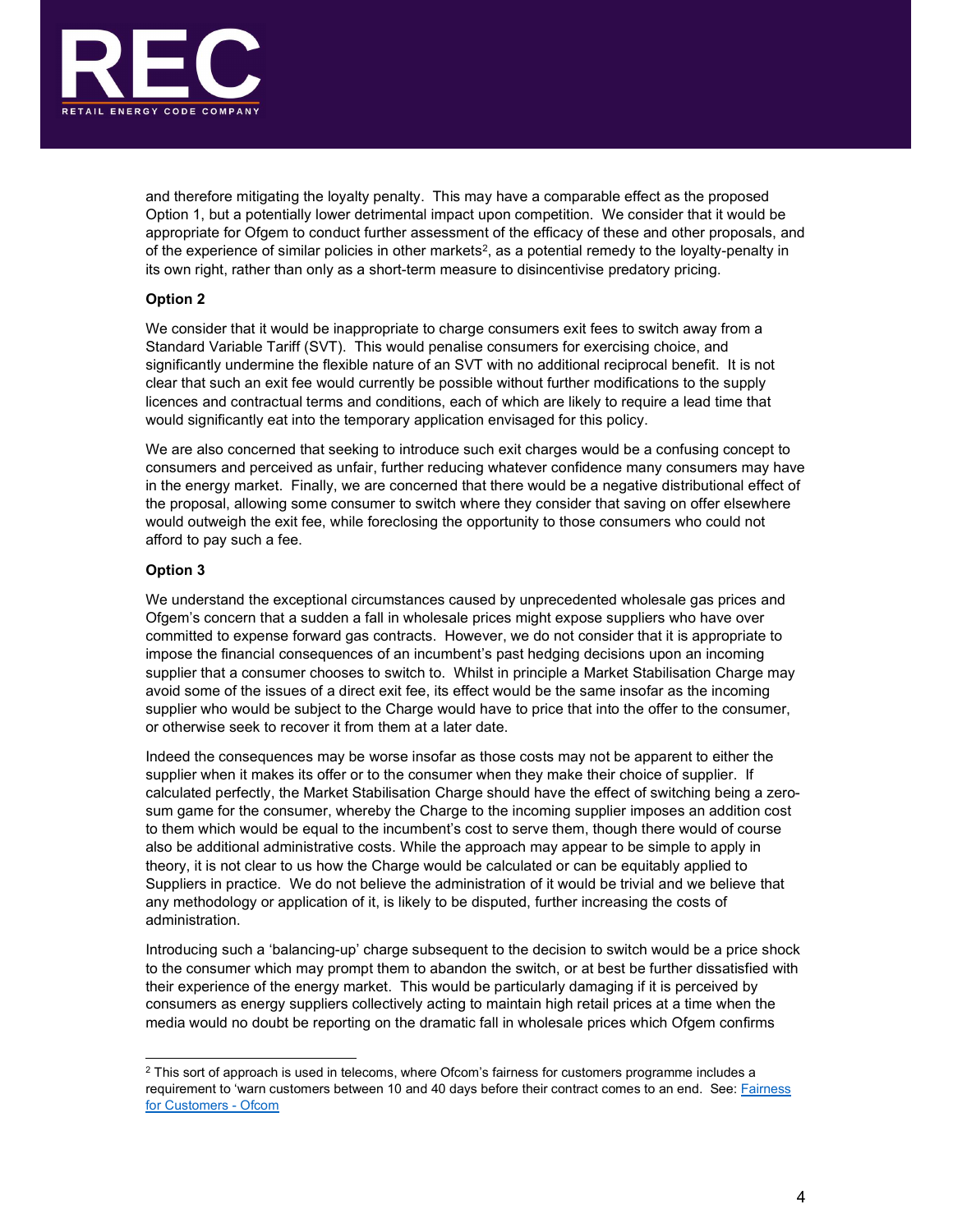

would be a pre-condition of this policy being given effect. These negative perceptions and other distortions that the policy may have on the competitiveness of the market may endure long beyond the intended duration of the Market Stabilisation Charge and/or any systemic risk that it seeks to mitigate.

To the extent that the Market Stabilisation Charge does not wholly stymie switching activity and wholesale prices continue to fall, engaged consumers may seek to make further cost-savings by further switching to emerging new tariffs. The original incoming supplier may therefore be unable themselves to recover the cost of the Market Stabilisation Charge. In effect, the policy may therefore simply redistribute risks and cost rather than on the whole mitigate them.

We consider that Ofgem must continue to explore alternative remedies to mitigate any financial instability that a sudden fall in wholesale prices might cause to heavily committed incumbent suppliers, while not foreclosing the benefit of those wholesale price reductions being quickly passed through to consumers. Ofgem should also be cautious of inadvertently establishing a de facto standard for a hedging strategy, which insures incumbent suppliers against the downside of an overly cautious approach at the expense of their competitors and or consumers. Even in exceptional market circumstances, participants must appropriately be exposed to the risks and enjoy the rewards of their own commercial decisions.

To the extent that the market may appropriately require regulatory and/or governmental intervention to ensure short-term stability, we consider that there may be options to provide this underpinning whilst continuing to support rather than stymie or distort competition. In this respect there may be further lessons that can be taken from financial sector and its recover from the crisis of 2008.

## Question 1: Have we correctly identified and assessed the risks to consumers from continued wholesale market volatility?

Ofgem have predominately identified the immediate price related impacts to consumers, including bearing the financial risk of Supplier exits via mutualised costs, and the costs of energy as an energy bill payer. However, the risks to consumers are wider than these immediate impacts.

Notably, trust and confidence in the energy market is a considerable risk which, if it materialises to a significant extent, can take a long time to resolve. The regulator has proposed a suite of interventions, the impact of which must be considered both individually and in the round. It is important to also consider the longer-term impacts on consumers.

Should consumers lose further trust in the market following interventions, this could be even more complex to resolve. As consumer trust and engagement decreases, there may be a reduction in appetite to commercially invest in the market. Investment, especially long-term investment, and disruptive innovative business models are both needed to support the transition to net-zero, in addition to offering customers more choice, generally putting downward pressure on prices, and increasing the quality of offerings. Removing this incentive indirectly by a reduction in consumer trust and engagement in the market could therefore affect the energy transition.

Considering the end-to-end consumer journey, alongside scenario-based analysis could help identify and assess the risks to consumers. It is not necessary the impact of the proposal(s) itself which could lead to a detrimental outcome, but rather what that proposal could lead to and behaviours it may drive.

#### Question 2: Do you believe that intervention is warranted in the interests of consumers?

For intervention to be justified, there must be a deep understanding and clarity about the scope of the intervention, its duration, criteria for exiting the intervention, and the impacts (and consequential impacts) of the intervention across all time frames. Although the consultation sets out a brief rationale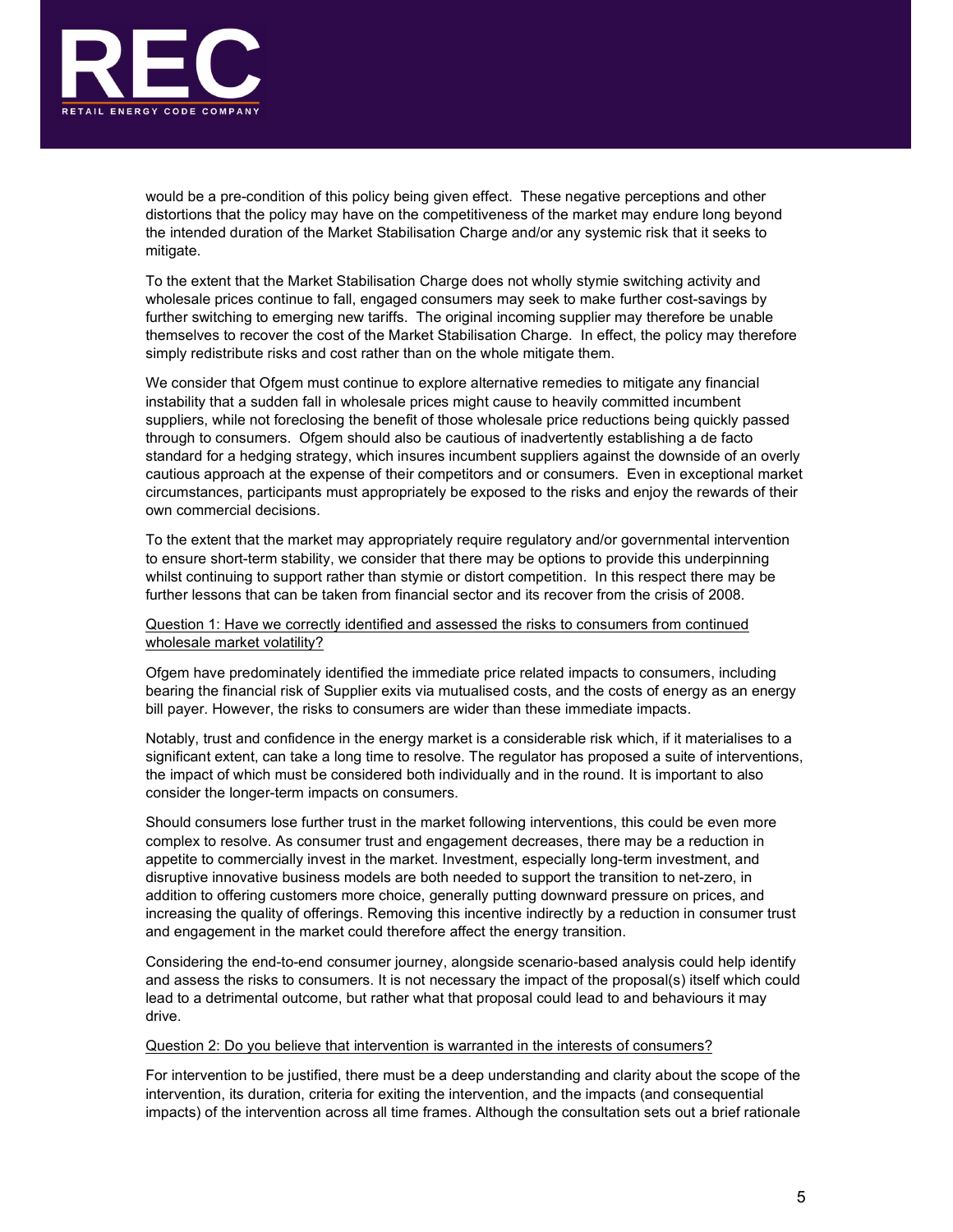

for each of the options, that rationale is focused primarily on the impact to incumbent suppliers of a rapid reduction in wholesale prices providing competitors opportunity to undercut them. Although Ofgem has recognised that the proposals would have a negative impact by dampening competition, there is very little assessment of the wider detrimental impacts to consumer confidence in the market if the result is wholesale price falls do not quickly translate into immediate reductions in retail tariffs. We are concerned that Ofgem is in effect not just determining a relatively static default tariff cap, but also a de facto standard approach to hedging, and insuring against that approach subsequently proving to be overly prudent and inefficient. We consider that this may set a dangerous precedent.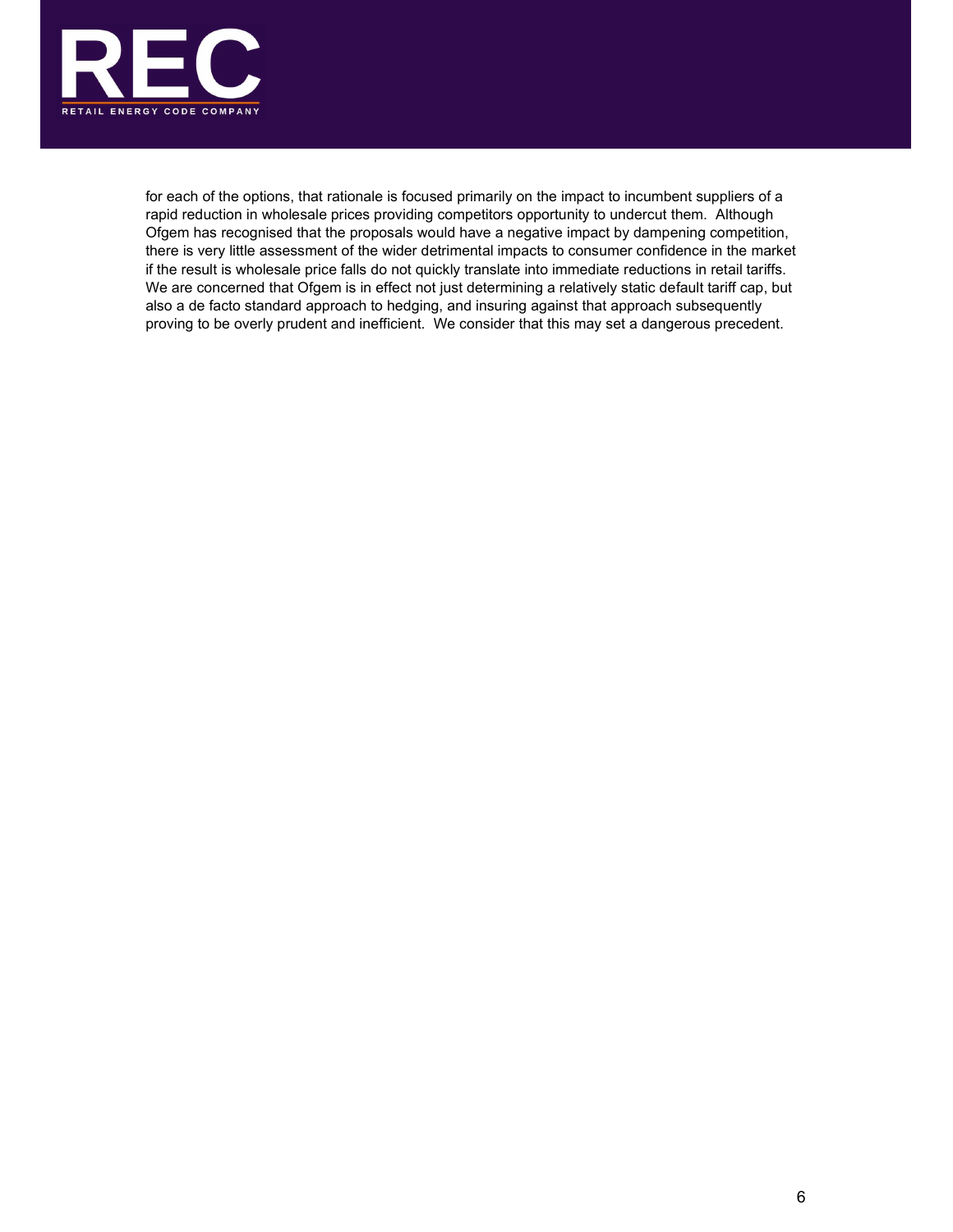

# Appendix 2: Statutory Consultation on strengthening milestone assessments and additional reporting requirements

We agree that it is prudent for Ofgem to introduce additional reporting requirements for new and growing market participants. This should appropriately be considered as part of a package of measures, ensuring that the assessment offers meaningful insights, does not impose undue regulatory burden upon the targeted supplier, and that appropriate remedial actions are available to address any issues identified.

We note Ofgem currently thinks that it may take 30-60 days for it to complete a rigorous assessment, provide feedback and for any necessary action to be taken, and has invited comments on that timeline. While this appears to be a reasonable timeline, we consider that certainty of that timeline will be more important to the organisation being assessed and to the wider market, than the length of the timeline itself. This will be necessary for them to plan their own business activities accordingly, including communications to current and prospective consumers. We therefore consider that Ofgem should commit to a specific timeline, which it would be able to adhere to regardless of externalities, for instance the impact of two or three Suppliers reaching the relevant the milestones at the same time.

These commitments and the timeliness of Ofgem's assessment will be critical given the proposed cessation on new customer acquisitions while it is ongoing. This will not only be disruptive to the Supplier, but could impact upon consumers, third party intermediaries and other participants in the switching process. It will therefore be important that the start of the assessment can be notified in advance based on predicated growth rates, rather than triggered by the unpredictable timing of actually passing a prescribed milestone. This will allow for the process to be appropriately managed and coordinated, including effective communication explaining the reasons for the pause to consumers, rather than it potentially be perceived as an issue of concern which may unduly damage the supplier's brand. Such communications might appropriately be a joint effort, including Ofgem and PCWs rather than solely the Supplier in question.

While committing to specific and short assessment timescales may be a challenge for Ofgem, this is a good practice that other organisation adopt. For instance, the Competition and Markets Authority has a statutory timelines for the completion of an appeal on Ofgem's industry code decisions, which are a more varied and potentially more complex matter than the proposed assessments. Also, planning on the basis of expected growth rates rather than being tied explicitly to the threshold number should provide necessary flexibility.

The temporary pause to customer acquisitions should be capable of being delivered through existing code processes if appropriately codified. This should also allow for an overall quicker timetable than may be possible if Ofgem is required to issue provisional order etc, as may ordinarily be the case for a cessation to customer onboarding as a result of enforcement action. This may also complement the market entry conditions and reporting that are now applied under the REC as part of the performance assurance regime.

To support this, a growth plan could be submitted as part of the application for a Supply licence and the Supplier could give prior notice to Ofgem to ensure that the assessment could happen as predictably and forecasted as possible.

In general, determining whether the Supplier's growth plan will be successful should be a matter for the company in question and its investors, rather than for the regulator to assess. However, under the current market circumstances this appears to be a proportionate measure. We consider that the assessment could be principle-based, and potentially done in collaboration with an agency such as the Financial Conduct Authority (FCA) which has experience of applying stress tests in the financial sector. This might appropriately allow for the assignment of a risk category to the Suppliers' plans,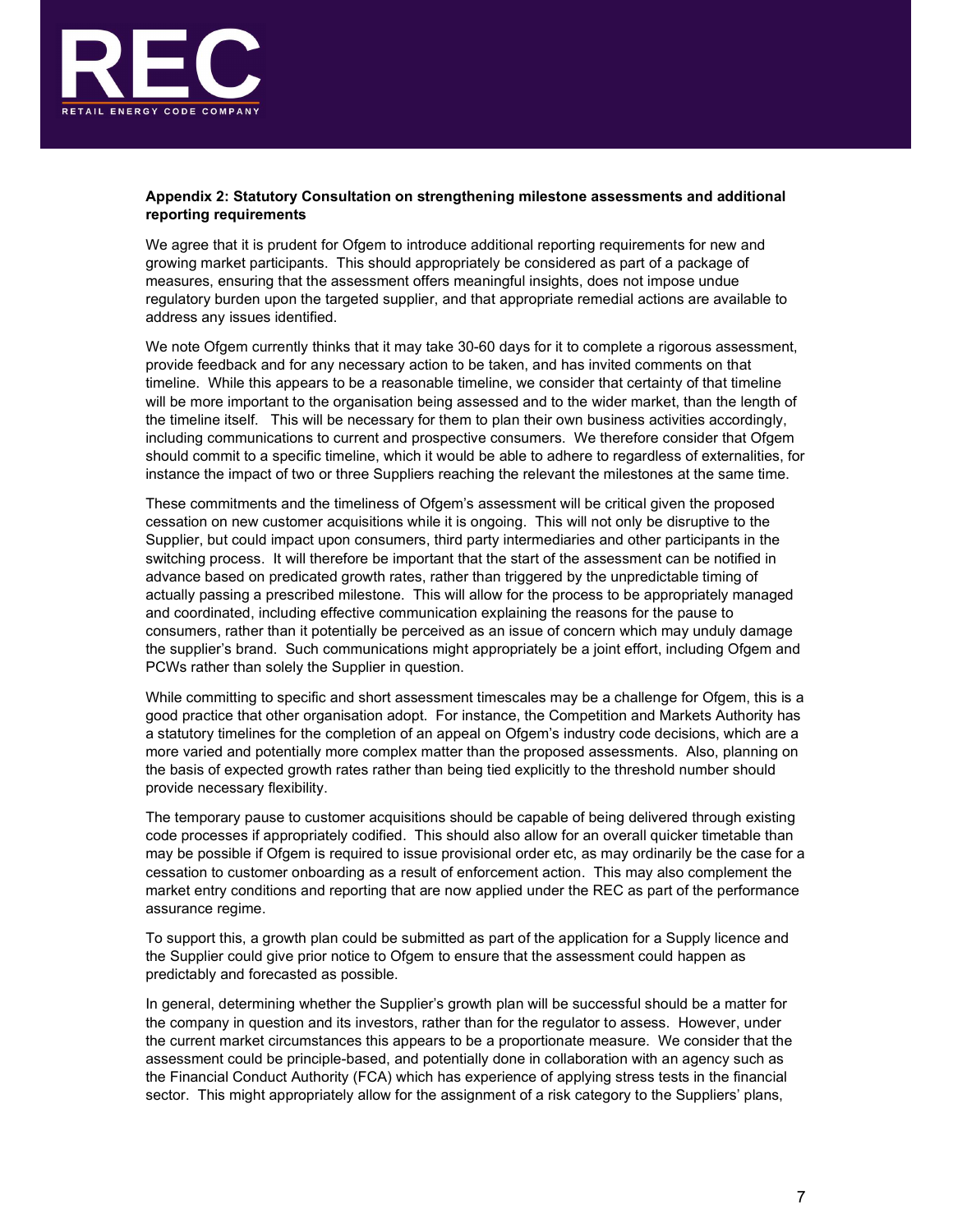

which may allow for the risk-based scheduling of any subsequent assessments, rather than solely the prescriptive and potentially arbitrary milestones proposed.

We consider that it would also be appropriate for Ofgem to develop mechanism to limit and reduce unsustainable Suppliers' portfolios to levels which the strength of their balance sheet would support. At present a Supplier has little control over the pace of growth of their portfolio, depending on consumer reaction to the strength of their offer relative to their competitors. The potential for collective switching further hinders their ability to adopt prudent and predictable growth strategies. We consider that Ofgem could appropriately amend the effect of Standard Condition 22 $^{\rm 3}$ , with a view to allowing greater Supplier discretion over their pace of growth. This could be readily achieved through absolute but temporary cessation on new customer registrations and therefore avoid the risk of cherry-picking.

It may also be appropriate for Ofgem to pursue the requirement of a 'living will' for Supplier companies, requiring them to have in place an appropriate exit strategy, regardless of whether they have any current plans to do so. This could appropriately capture measure to mitigate the risk of future mutualisation. For instance, in addition to requiring that the Renewable Obligation is paid more frequently and therefore does not build up the shortfalls in contributions seen in the past, it may be appropriate to consider certain liabilities being held in escrow accounts accessibly only for that purpose. Similarly, it may be appropriate for Suppliers to be able to work with Ofgem to reduce their portfolio in a managed way rather than rely upon less predictable attrition through normal switching. This could for instance follow a process similar to that for Supplier of Last Resort, but not necessarily need to await the appointment of an administrator or transfer the portfolio in full. This would obviously be a last resort for a Supplier but may be an option to retain a viable if smaller going concern and avoid the mutualisation of its liabilities.

An effective competitive market requires that businesses can take risks and, if necessary, to fail. Ofgem should appropriately focus on limiting the impact of such failure on consumers and other market participants, rather than seeking to prescribe appropriate levels of risk. Any assessment of risk should also be sufficiently flexible to recognise the differing risks that may be associated with innovative and otherwise non-standard business models. Whilst we recognise a more a flexible and bespoke approach to the risk-assessment of certain business models would be needed to avoid undue discrimination and may require a greater tolerance of risk than those targeted towards the generic mass-market, this must be balanced against the wider consumer benefit that may also arise from such innovation.

<sup>&</sup>lt;sup>3</sup> SLC22: Duty to offer and supply under Domestic Supply Contract Licensee's obligations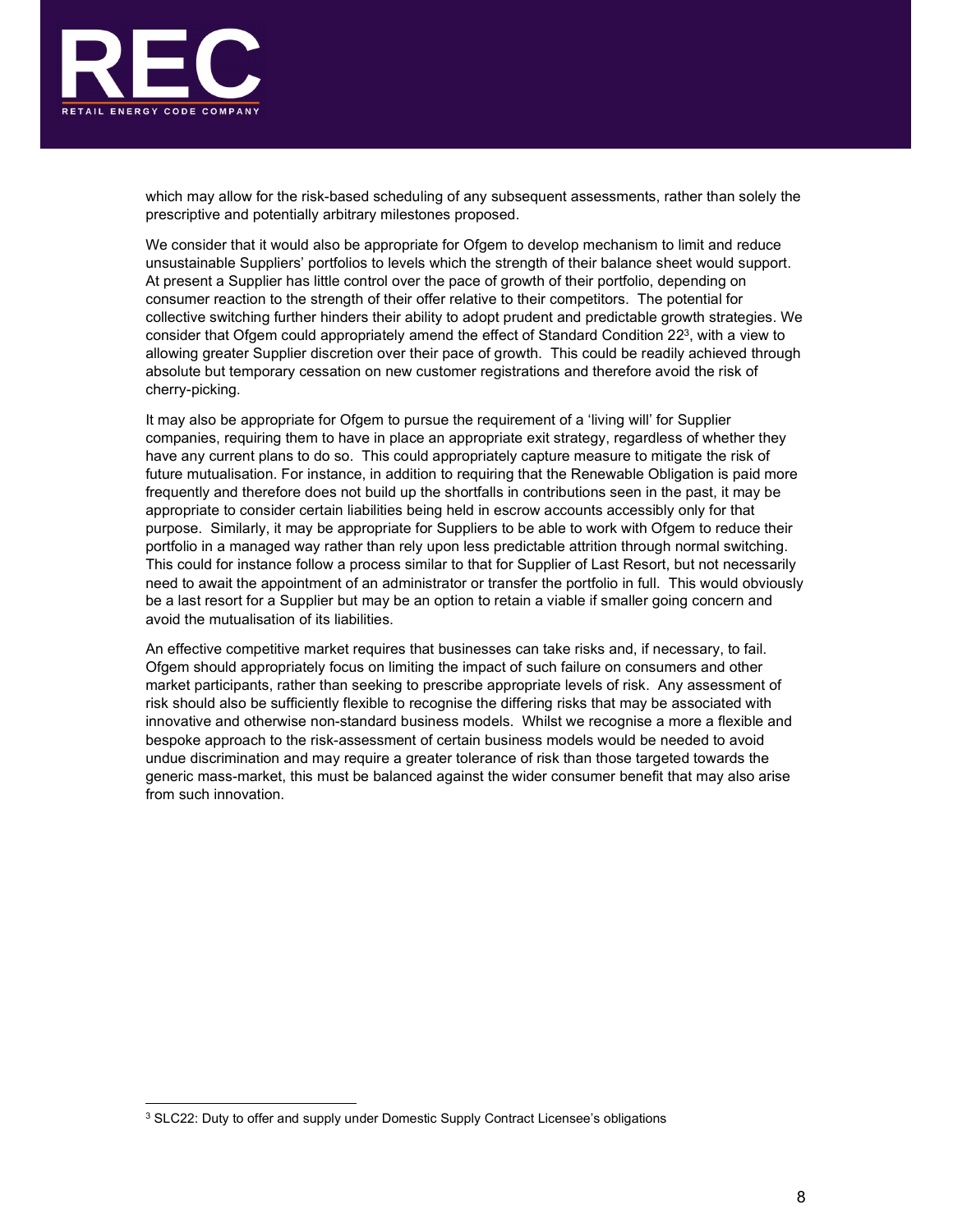

# Appendix 3: Adapting the price cap methodology for resilience in volatile markets

Question 1: what is your view on the nature and scale of the volume risk facing suppliers, and the case for changing the current price cap methodology?

Supplier and consumer interactions with the market shows that the current regulatory backdrop is not fit for purpose. From Ofgem's own data4 , 27 Suppliers have exited the market in 2021, with 25 of them (93%) exiting in the last 5 months of the year, which is normally a peak switching time for consumers (especially November). Supplier exits are felt throughout the industry, particularly due to the mutualisation of cost arising from the Supplier of Last Resort (SoLR) process and covering any shortfalls in renewable obligation liabilities. In addition, Supplier exits during this time of normal peak switching activity impacts switching rates not only through less consumer choice, but also trust in the retail energy market. Consequently, switching over this period decreased, with electricity switches in October 2021 being 37% lower than October 2020, and gas 42% lower over the same period.

Given the facts regarding Supplier and consumer interactions in the retail energy market, experiences of Supplier exits and associated costs including mutualised costs, and the likely detrimental consequences of 'do nothing', the scale of the risk facing Suppliers is material and extremely detrimental to the retail energy market. In a competitive market, consumer protection partly relies on competitive pressures to increase quality and apply downward pressure to prices. The retail energy market regulation and therefore price cap must support consumer protection. The price cap methodology must be updated to help manage the risks faced by Suppliers, which directly impact consumer choice, and therefore consumer protection.

While this consultation focused on one discrete facet of the retail energy market – the price cap methodology – there are a raft of further issues that need consideration, including the requirement of a price cap. As RECCo stated in the response to Ofgem on the default tariff cap consultations on 17<sup>th</sup> Dec 2021, the original policy intention of the tariff cap was to protect disengaged consumers from the adverse effect of the so-called loyalty penalty, not to prevent Suppliers from being able to recover their efficiently incurred costs or to insulate all domestic consumers from fluctuations in wholesale prices. We recognise that any decision on whether to retain the tariff cap is for government rather than Ofgem. However, while the cap is in place, it must better reflect actual costs faced by Suppliers.

#### Question 2: what is the best way to tackle this issue whilst protecting consumer interests?

Protecting consumer interests in a competitive market relies on creating the conditions such that competitive pressures allow consumers to choose which Supplier(s) to contract with. The real threat of losing customers should have sufficiently negative consequences for Suppliers that they strive to retain customers through increasing quality and innovative offerings, and/or reducing prices. This should create a competitive tension between Suppliers and protect consumers by offering choice. The retail energy market is clearly not operating in this manner currently, partly due to wholesale costs which makes customer acquisition extremely risky and creates uncertain trading conditions for Suppliers, which impacts investor confidence. This in turn, reduces consumers choice, reducing their bargaining power, meaning consumer protections are further reduced. To change this situation, the issue of wholesale costs must be addressed with the aim of ultimately increasing consumer choice and therefore protection.

It must also be noted that, should the tariff cap endure, it will be appropriate to consider the impact it may have on wider issues, such as the funding models for decarbonisation and other innovations. In the longer term, consumers may come to see energy as a service rather than as a commodity product. It will be important, then, to ensure that the tariff cap does not hinder the early adoption of 4

https://www.ofgem.gov.uk/retail-market-indicators